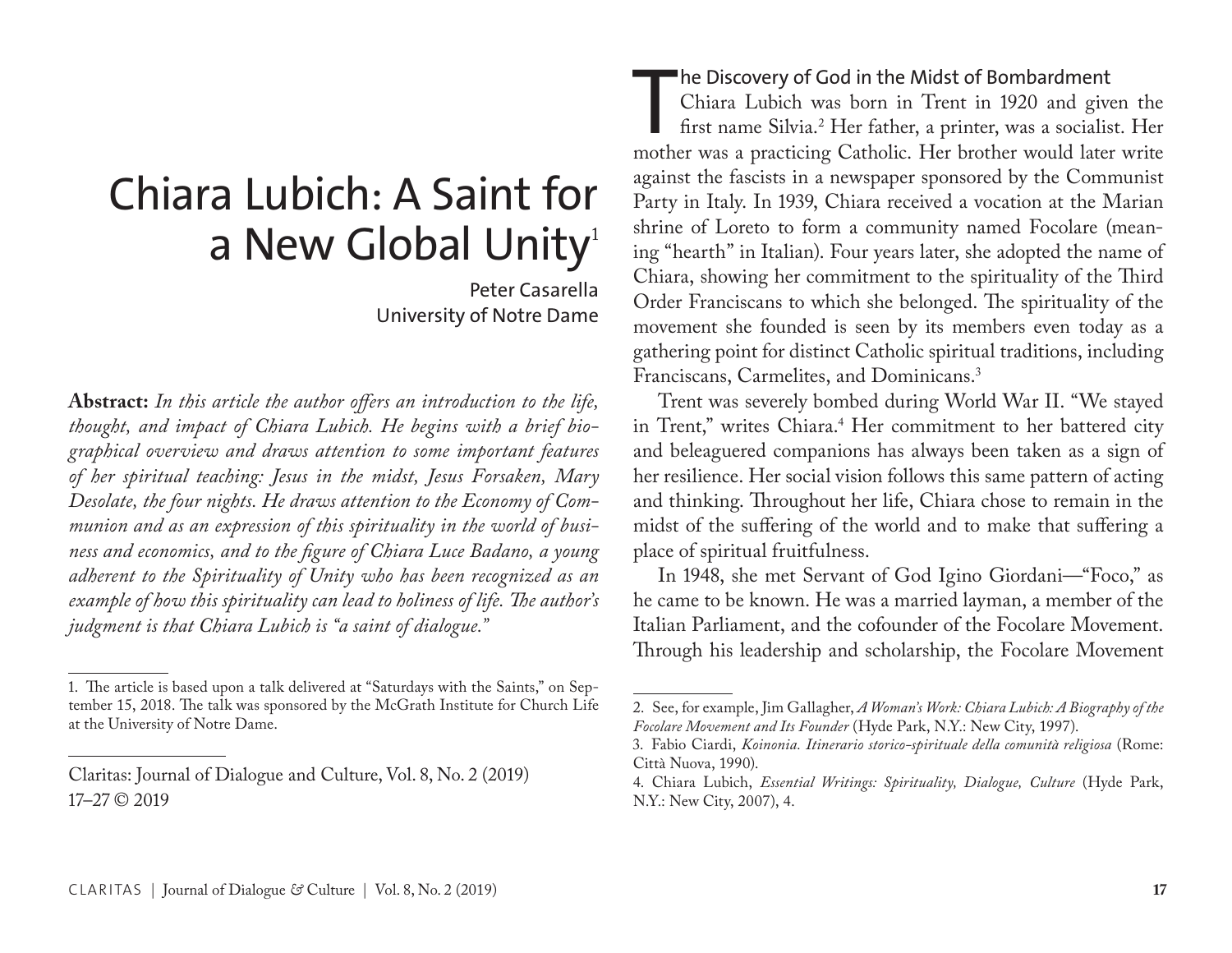was able to promote a brand of politics as an art of loving everyone, regardless of one's political party.5 Today the movement known as Focolare promotes fraternity, the third leg of the French Revolution, in a Christian way as their political platform.6

## Some Developments

The decades following World War II were filled with formal recognitions for the Movement, new growth, and "inundations" too numerous to mention.7 In 1961, in Darmstadt, Germany, for example, Chiara met with Lutheran pastors, signifying the advent of Focolare's fervent commitment to Christian unity. In 1966, she laid the cornerstone of a hospital dedicated to lowering the infant mortality rate among the Bangwa tribe in Fontem, Cameroon. The subsequent forging of unity between the Bangwa and the Focolare has led to a vibrant global network that extends even to Washington, D.C.<sup>8</sup>

The group known as the Bishops Friends of the Focolare was founded in 1976 through Klaus Hemmerle, theologian bishop of Aachen. Two points are significant here. The first regards the close ties between Focolare and the episcopacy and the bishop of Rome. Irish theologian and bishop Brendan Leahy notes that Chiara adopted a Marian profile to complement the Petrine profile of the

episcopacy and the pope.9 The second point concerns the academic work of the Movement. Theologians such as Hemmerle and Piero Coda and the other members of the Abba School (founded in 1990) have taken Chiara's charism and life as the basis for thinking about the fundamental questions of Catholic unity.10 Their work stands as a resource for anyone involved in Catholic education, as evidenced in the fine volume titled *Education's Highest Aim*. 11

Chiara is also a model for the Catholic university. World War II prevented Chiara from finishing her degree in philosophy. Nevertheless, through her movement she has become a Christian educator par excellence. In fact, in the fall of 2000, the Catholic University of America awarded her an honorary doctorate in education, an occasion that allowed her to give an address on the principles of education that the Movement seeks to foster and gave me the opportunity to meet Chiara in person.12 In her address, she spoke about the process of education as an *e-ducere* ("drawing out") of a drive toward unity within people that corresponds to Emmaus, the experience of God with us.13

In the public dialogue with university faculty that I helped to organize, I asked Chiara a question about the new social media and how this development would affect young people today. She acknowledged the risks but wanted to emphasize the possibility

<sup>5.</sup> Lubich, *Essential Writings*, 237.

<sup>6.</sup> See the work of Antonio Maria Baggio and the development of this idea in the economic sphere by Luigino Bruni, for example.

<sup>7.</sup> Lubich, *Essential Writings*, 243. Chiara adopts the term "inundation" from St. John Chrysostom to mean the development of authentic new movements that arise from within a people of unity. The Focolare grew into many new domains, including those of culture and politics, through these inundations.

<sup>8.</sup> Lubich, *Essential Writings*, 245–56.

<sup>9.</sup> See Brendan Leahy's excellent book, *The Marian Profile: In the Ecclesiology of Hans Urs von Balthasar* (Hyde Park, N.Y.: New City, 2000).

<sup>10.</sup> *An Introduction to the Abba School: Conversations from the Focolare's Interdisciplinary Study Center* (Hyde Park, N.Y.: New City, 2002).

<sup>11.</sup> *Education's Highest Aim: Teaching and Learning through a Spirituality of Communion*, ed. Michael James, Thomas Masters, and Amy Uelmen (Hyde Park, N.Y.: New City, 2010).

<sup>12.</sup> Lubich, *Essential Writings*, 219–24.

<sup>13.</sup> Lubich, *Essential Writings*, 222.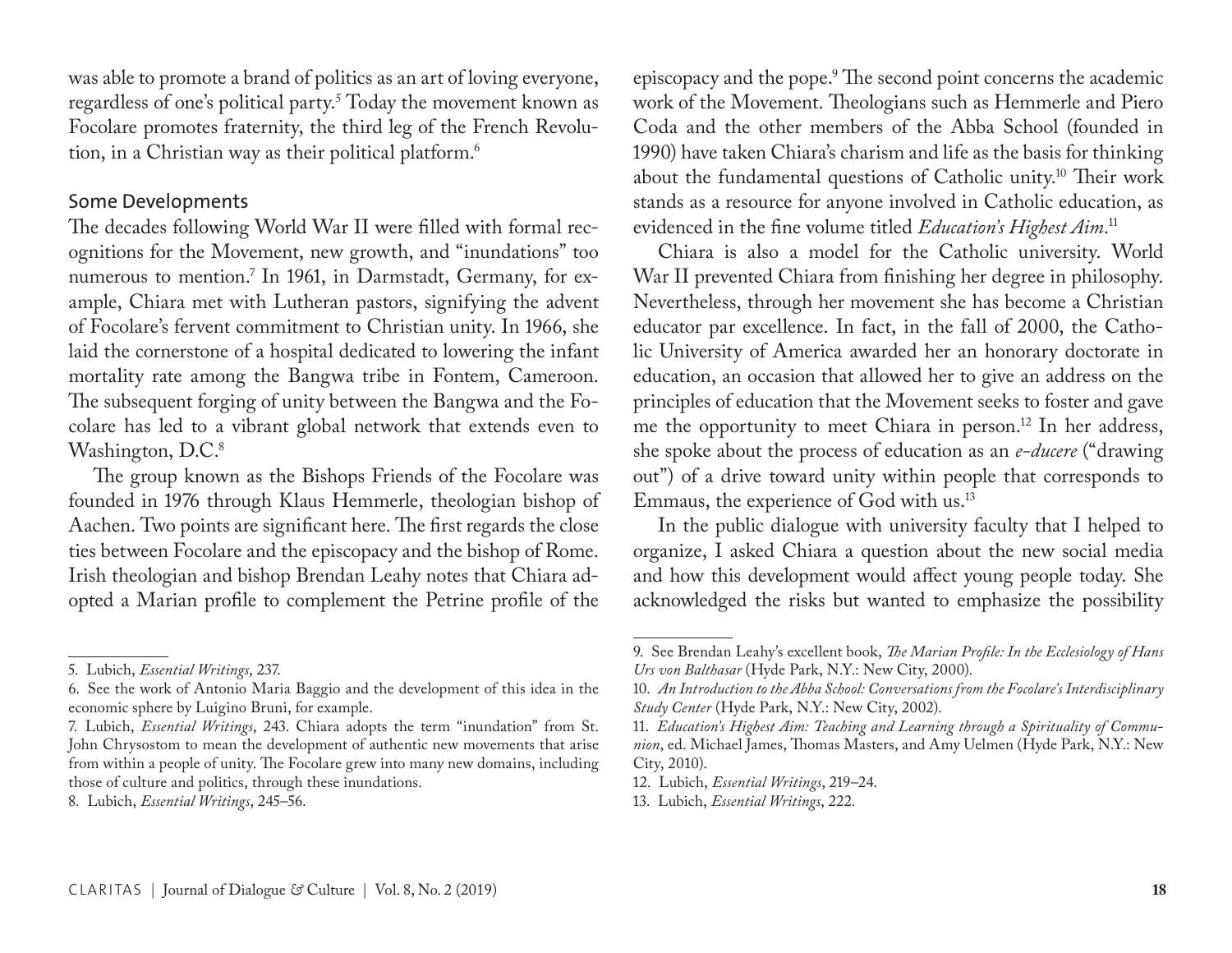of creating new networks of practical bonds of friendship through digital media. In general, Chiara often speaks about what at first glance appears to be utopian but can be realized when people are working with God's help and in communion with one another. In fact, the initiative to link social media to a radical new understanding of global media known as NetOne began in June of that year.14

# Jesus in our Midst

One watchword that you often hear among the Focolare is "Jesus is in our midst." It is much more than a slogan. Chiara's advice here was based upon the words of the Gospel: "Where two or three are gathered in my name, I am there among them" (Mt 18:20).15 The presence of the Lord in the midst of the hearth of Focolare is not a dream or an illusion. It is a palpable spiritual reality and a force for good in the world.

What kind of teaching is Chiara promoting? The *Essential Writin*gs of Chiara Lubich were published in English in 2007. The original title was *La dottrina spirituale*, but the translators wisely avoided publishing it as the "Spiritual Doctrine" in English, sensing that such a title would mean little to most English speakers, as we tend to be so practically minded. To some, it might signify an esoteric branch of church teachings, something reserved for the "spiritual" as opposed to the everyday practice of the faith. Such esotericism is a far cry from the universal invitation to live in and for Jesus wherever we are, that is, in the normalcy of life.

On the other hand, the phrase *La Dottrina Spirituale* in Chiara's Italian is a very precise definition of the kind of teaching we find in the life and works of Chiara Lubich. Chiara has taught us by her example how to live an authentic spiritual teaching of the Lord. Her theology grows out of the new awareness of the relationship between theology and sanctity heralded by thinkers in the twentieth century such as the Swiss theologian Hans Urs von Balthasar.16 Her exemplarity makes her a model equally for politics, economics, philosophy, psychology, theology, and education in general. She makes doctrine more spiritual and spirituality more doctrinal. In a historical moment when the two seem to be moving in opposite directions, the teachings of Chiara Lubich are welcome fare.

Jesus arises in our midst. Chiara finds innovative ways to express and apply this fundamental teaching: "Just as two electrical poles do not produce light until they are joined together, likewise two persons cannot experience the light of this charism until they are united in Christ through charity."17 Jesus is the electrical current that we carry into the world when we prioritize the unity he offers. In the field of education, Chiara underscores the trinitarian roots of the same basic insight: "We believe that our experience of this trinitarian, communitarian spirituality brings to fulfillment many ideas held by outstanding men and women through the history of education, whose initial premises were often different from ours, but who insisted on the importance of education in building a society founded on truly democratic relationships."18 Inspired by the vision that the human person is created in the light of the communion shared by Father, Son, and Holy Spirit, the Christian

<sup>14.</sup> See http://www.net-one.org/ for more details.

<sup>15.</sup> Lubich, *Essential Writings*, 30–31, 222–23.

<sup>16.</sup> Hans Urs von Balthasar, "Theology and Sanctity," *Explorations in the Theology*, I, *The Word Made Flesh* (San Francisco: Ignatius, 1989), 181–210.

<sup>17.</sup> Lubich, *Essential Writings*, 31.

<sup>18.</sup> Lubich, *Essential Writings*, 223.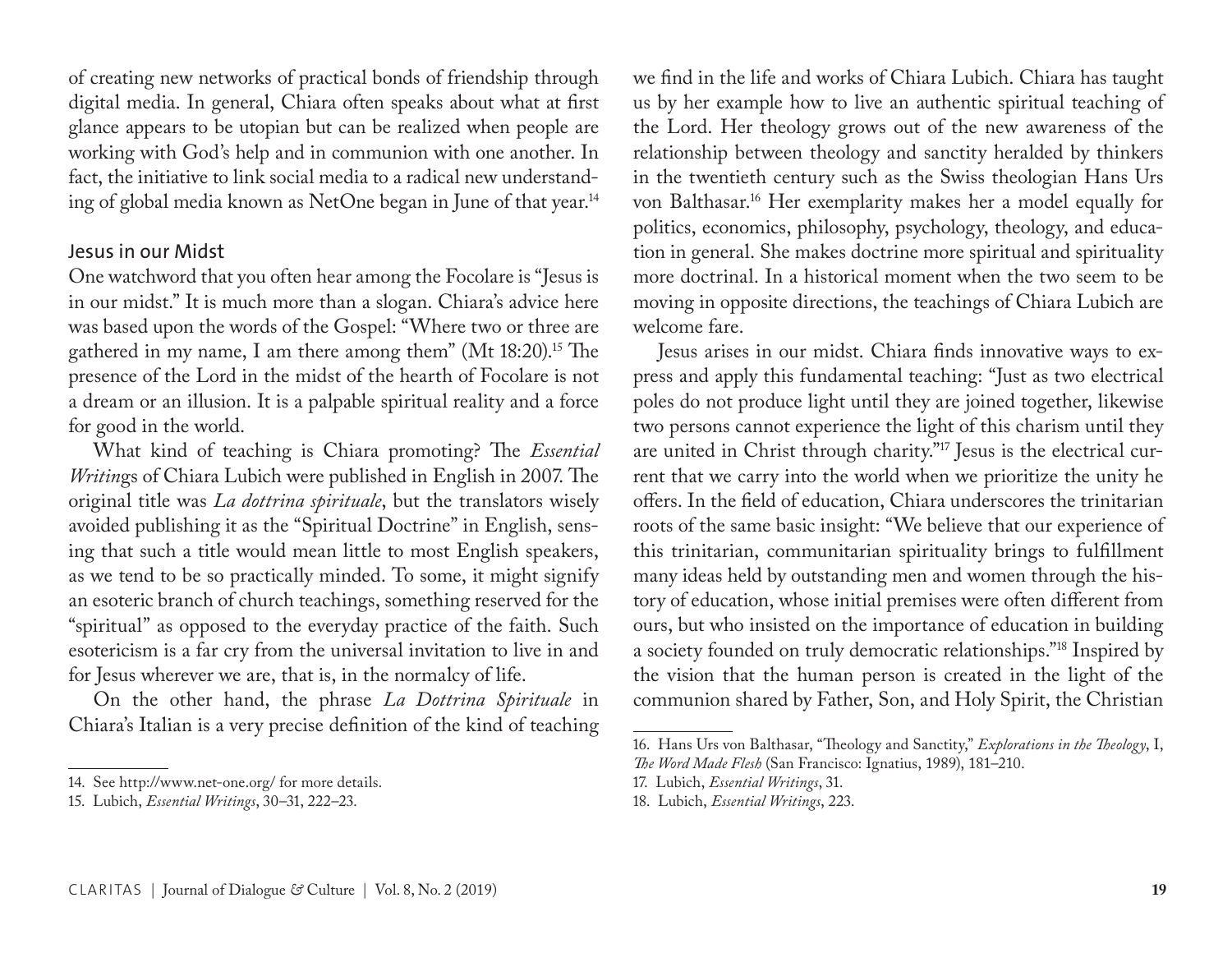educator can discern what is good and worthwhile in the work of, for example, John Dewey or more recent advocates of service learning. Trinitarian communion is a safeguard against utilitarianism (in a secular or a Christian guise) as well as a spiritual motor for pedagogical innovation. No teaching remains abstract; all that Chiara taught is meant to be applied to the concrete task of forming the unity that is a gift from Christ.

# Jesus Forsaken: The Secret to Unity

In my own field, theology, Chiara Lubich has contributed many profound insights. Among these is the idea that Jesus Forsaken is key to a Christian understanding of unity. In living Jesus Forsaken, new insights arise in the practice of the Christian life, in the mission of the church, and in the concrete pursuit of a path for peace and unity in the human family. This teaching evolved out of her own spiritual experience. During the summer of 1949, Igino Giordani went to visit Chiara, who had gone away for a period of rest in the valley of Primiero, in the mountains of Trentino.19 There they had a cabin where they could escape from the city. They were intensely living out the passage of the Gospel concerning Jesus's abandonment. On July 12, Chiara wrote:

Jesus Forsaken! The important thing is that when he passes by we are attentive to hear what he wants to say to us, because he always has something new to tell us. Jesus Forsaken wants us perfect: He is the only Teacher, Jesus, and he wants to take advantage of all circumstances to mold us, to round off the sharp edges of our personalities, to make us holy. The only thing we must do is to take in all these voices that arise from the circumstances as his voice. All that happens around me happens for me, it's all a choral rendition of the love of God for me.20

When summer ended, it was time to leave the Primiero valley and return to the city. On a piece of paper with the letterhead of the Italian Senate Chamber, which had been lent to her by Giordani, Chiara jotted down a text that is now famous and begins: "I have only one spouse on earth, Jesus Forsaken."21 Her descent from that "little Tabor" marked the announcement that the Abandoned One is the way to unity. She wrote, "I'll go through the world searching for him in every instant of my life."22 And so Jesus Forsaken is the "secret" to unity.<sup>23</sup>

Two theological points are worth mentioning here. First, Chiara belongs to a tradition of mystical thought that defends the spirituality of abandonment in a Christological and Trinitarian manner. John of the Cross, the eighteenth-century Jesuit Jean Pierre de Caussade, and Hans Urs von Balthasar hold similar views. Jesus on the cross is the abandoned one, and his state of abandonment goes beyond being abandoned by his disciples when he needs time

<sup>19.</sup> Thomas Masters and Amy Uelmen, *Focolare: Living a Spirituality of Unity in the United States* (Hyde Park, N.Y.: New City, 2011), 28–29. See also Chiara's 1969 account of this experience in this issue of *Claritas*.

<sup>20.</sup> From the Focolare website: http://www.focolare.org/en/chiara-lubich/spirituality -of-unity/gesu-abbandonato/.

<sup>21.</sup> Masters and Uelmen, *Focolare*, 29.

<sup>22.</sup> From the Focolare website: http://www.focolare.org/en/chiara-lubich/spirituality -of-unity/gesu-abbandonato/.

<sup>23.</sup> Chiara Lubich, *Jesus Forsaken*, ed. Hubertus Blaumeister (Hyde Park, N.Y.: New City, 2016), 42–43.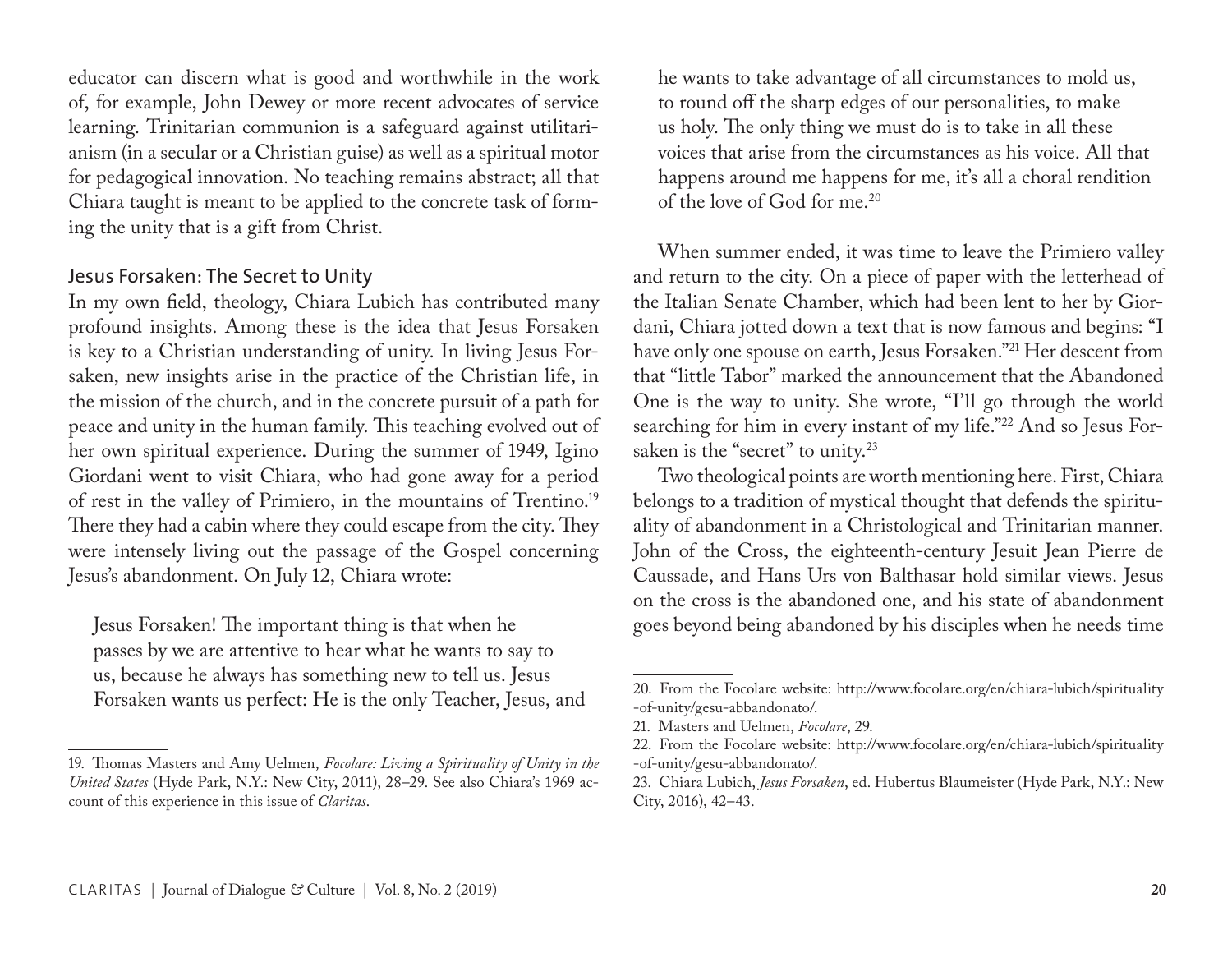for solitude. Some theologians, such as von Balthasar, believe that he is abandoned by God the Father, but there is no theological agreement on this position. Chiara cites von Balthasar on the "hell" Jesus experienced in the paschal mystery but also draws from Joseph Ratzinger and Patriarch Bartholomew.24

This raises the further theological question, "How can God (the Son) be abandoned by God (the Father)?" Chiara says that God has been abandoned by God, but she does not want to suggest in any way a lack of unity in the Triune communion. She is more interested in immersing herself and others in the absoluteness of the experience of this abandonment. In a letter to Father Raffaele Massimei, written from Trent on April 23, 1948, Chiara speaks of rendering invincible the unity of our soul with God and therefore with our neighbor. If only the world knew this secret, then the battles that she and others faced could be won. "Try, Father [Raffaele], to embrace him," she urges.<sup>25</sup> These utterances nonetheless point to a paradoxical intra-Trinitarian event of "distance." God is infinite and beyond space, but the metaphor of spatial distance is invoked in an analogical manner to signify the absolute depth of suffering. We too are called to follow Jesus into the depths of God. We relate to Jesus Forsaken with our soul inside the wound of abandonment.26 The Pupil of God's Eye

Here is the third key point that arises for the systematic theologian. Entering into the depths of God is where a spirituality of unity begins. When we receive the love of Jesus Forsaken, unity is generated. This unity is not something we create. It is a gift of

24. Chiara Lubich, *The Cry of Jesus Crucified and Forsaken* (Hyde Park, N.Y.: New City, 2001), 63n4.

Jesus Forsaken.27 "The book of Light that the Lord is writing in my soul," Chiara writes, "is a page with two sides. One side of the page shines with the mysterious love of unity. The other side of the page shines with the mysterious pain of Jesus Forsaken. They are two sides of the same coin."28

There has to be more than sheer paradox to bring forsakenness and unity into a larger whole. This connection is to be found in the trinitarian pattern of God's offer of salvation. The act of redemption is an act of the entire Trinity. Therefore, Chiara writes:

Jesus is Jesus Forsaken. Because Jesus is the Savior, the Redeemer. And he redeems when he pours out the divine upon humanity through the wound of his forsakenness, which is the pupil of God's eye upon the world: an infinite void through which God looks at us: the window of God opened upon the world, and the window of humanity through which we see God.29

Jesus Forsaken is the *empty* pupil of God's eye and takes nothingness into his own being for the sake of our redemption. It is not a heroic deed that we can imitate. On the contrary, it is the very self-emptying of the Triune God into the nothingness of abandonment that makes the "space" for our redemption. This metaphor of the pupil goes beyond physical boundaries to a place of encounter in which we must empty ourselves to engage in the unity to which we are called by God.

<sup>25.</sup> Lubich, *Jesus Forsaken*, 50.

<sup>26.</sup> Lubich, *Jesus Forsaken*, 26–27.

<sup>27.</sup> Lubich, *Jesus Forsaken*, 46.

<sup>28.</sup> Lubich, *Jesus Forsaken*, 47.

<sup>29.</sup> *The Cry of Jesus Crucified and Forsaken*, 136. See also Lubich, *Jesus Forsaken*, 65.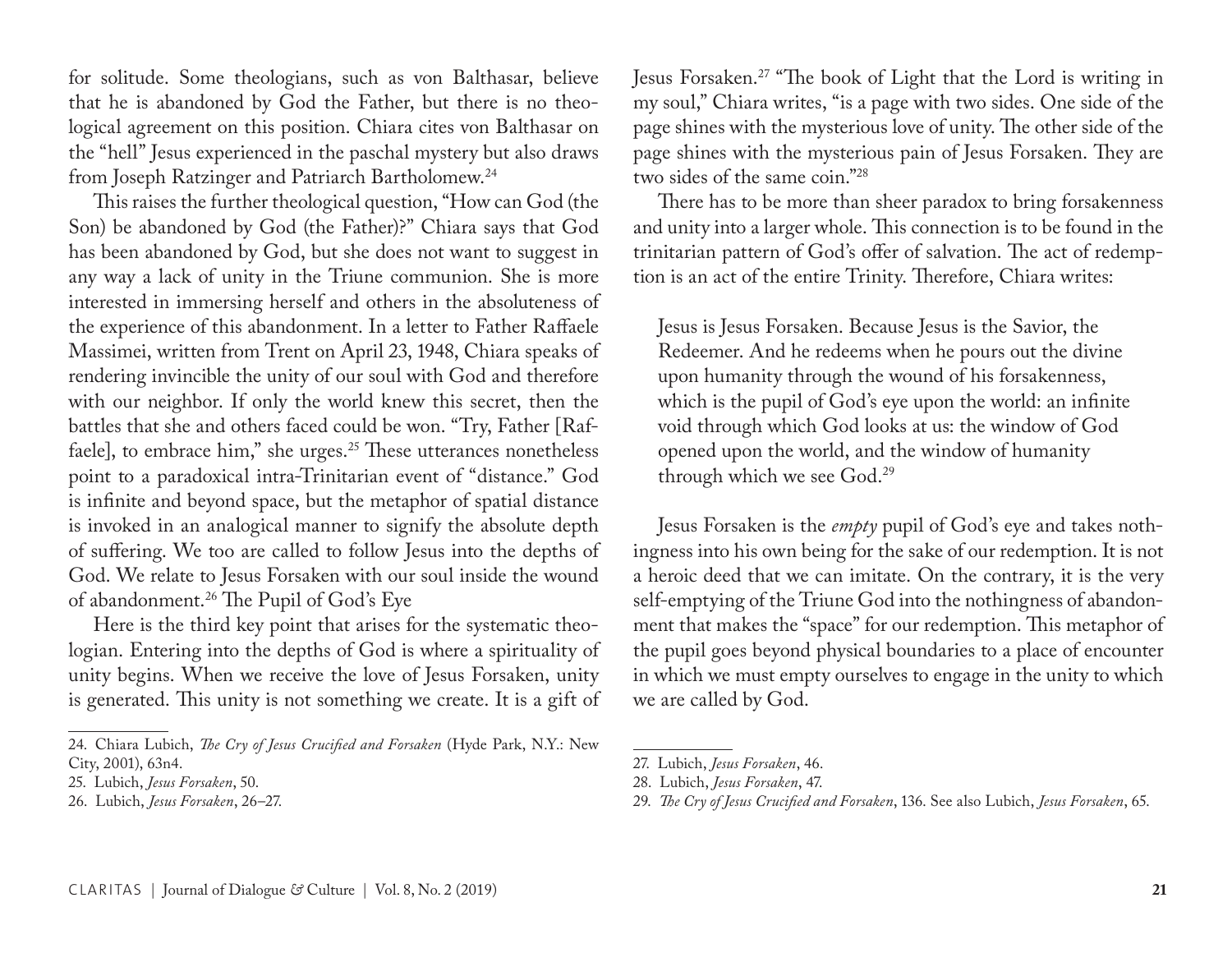Drawing on the Russian Orthodox thinker Pavel Florensky, we can reach a parallel insight. According to Florensky, to possess reality is to be known by God.30 For Florensky, to know the Trinity is not just to possess conceptual knowledge, for such knowledge also entails a practical adherence to a new reality. The knowledge that there is one God as Father, Son, and Holy Spirit is a knowledge that comes in faith, but it constitutes to the same degree a life-changing experience. The church is where this experience is lived out.31 In the church we live out the truth that the Love shared by the Father, Son, and Holy Spirit is the deepest and most universally available hidden reality of the world. The focolarini who live in the Spirit of Jesus Forsaken have some insight into the church as a space for the Spirit of Christ to take root and grow. The Spirit of Jesus Forsaken is constantly expanding, and this expansion does not occur outside of the institutional church but rather within it. This spirit of unity lends constant support to the church's families, parishes, universities, and bishops, and to its global mission of overcoming the boundaries of cultures and nations.

#### Mary Desolate

What about Mary, the mother of God? Where does she fit into this picture? Much has been written about this from the vantage point of Mary's desolation at the foot of the cross.32 Chiara brilliantly links the most sublime witness of the Mother of God with the most mundane affairs of the world. Consider an address that Chiara gave in 2003 at Castel Gandolfo to experts on the media.<sup>33</sup> As noted above, her concern for the means of communication is deep and long-standing. What is noteworthy about this meeting is her unique choice of topic: "Mary and Communication." Focolare, *l'Opera di Maria*, has always emphasized the centrality of a Marian faith, and Chiara gave the address during a Marian year.

What is genuinely surprising given the context—that is, a meeting with experts on the media—was Chiara's emphasis on Mary desolate, which, as far as I could tell, was aligned with the image that we have from Michelangelo's famous *Pietà*. Chiara focused on the pain-filled words and horrifying event at the scene of the crucifixion in the Gospel of John (Jn 19:26): "Woman, here is your Son." She writes: "If Jesus forsaken seemed to us to be the pupil of God's eye open onto the world, we can say that Mary desolate seems to us a kind of *camera obscura* taking in all that is negative in the world."34 I was surprised by the radicality of Mary's agony as a dark chamber with a small aperture into which light enters. According to the optics of a camera obscura, light from outside the enclosed chamber passes through a miniscule hole and forms an image of what is outside on the back surface of the chamber. In the chamber, the world appears upside-down but is otherwise completely realistic and perspectivally accurate. The Mary who holds the disfigured Christ is also the one who can gaze objectively at

<sup>30.</sup> L'Ubomír Žák, "P.A. Florenskij: progetto e testimonianza di una gnoseologia trinitaria," in: *La trinità e il pensare*, ed. Piero Coda and Andreas Tapken (Rome: Città Nuova, 1997), 218.

<sup>31.</sup> Žák, "P.A. Florenskij," 222.

<sup>32.</sup> Máire O'Byrne, *Model of Incarnate Love: Mary Desolate in the Experience and Thought of Chiara Lubich* (Hyde Park, N.Y.: New City, 2011). See also Brian K. Reynolds, "The Virgin Mary and Creation: From the Church Fathers to Chiara Lubich," *Universitas: Monthly Review of Philosophy and Culture* 40, no. 10 (2013): 71–101, and

Peter Casarella, "Virgin of Mercy: The Marian Profile in Twentieth Century Catholicism," in *Mary on the Eve of the Second Vatican Council*, ed. John C. Cavadini and Danielle M. Peters, 287–309 (Notre Dame: University of Notre Dame Press, 2017). 33. Lubich, *Essential Writings*, 298–303. 34. Lubich, *Essential Writings*, 299.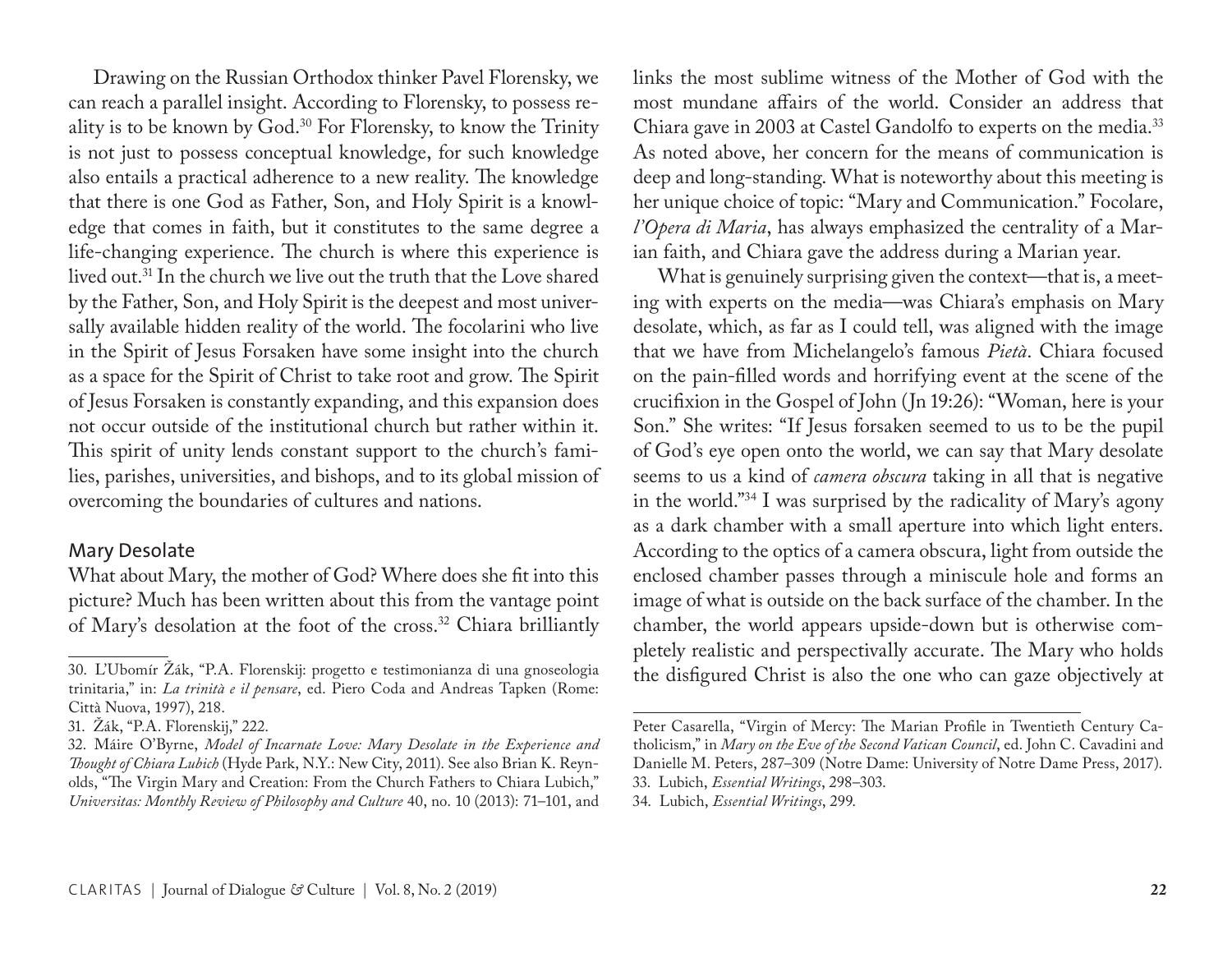the world in all of its disfigurement. Just as a photographic image is developed from a negative, Mary can hope for the redemption of a fallen world in the midst of her and the world's most complete agony. Jesus's mother is no Pollyanna when it comes to the state of the world. She teaches a thoroughly realistic path to love and justice.

How does Mary desolate function in everyday life? The lesson Chiara sought to communicate obviously extends beyond people in the media. The virtues of Mary desolate are refreshingly concrete. "Her example," Chiara writes, "will help professionals in communication see events objectively and remain firm in service to the truth even when inconvenient and sometimes at personal cost."35 Beyond being the mediator of sheer honesty and a "monument of virtue," Mary desolate stands as "an icon of knowing how to lose"—a phrase that hardly makes for an effective advertising jingle in a world obsessed with tangible success. Apart from her Son, Mary had very little. When she lost him in his Passion, her loss was total and decisive. But she saw her loss for what it really was. The one who prepared all her life to be alone became Mother to each of us, to the whole world.<sup>36</sup> She is an example of the true and pure communication of the Word of God as a result of her "intense apprenticeship" under her Son, an apprenticeship she underwent her entire life.37 Her love and her capacity for giving is human, real, and maternal. It consists of a unique capacity to bear the sorrow of the world in one's heart. According to Chiara, when a mother hopes all things for her child and puts up with all

the troubles involved, she sees farther than others.<sup>38</sup> At a university dedicated to Our Lady in which we all, faculty and students alike, are hardwired to our devices, this is a welcome and hopeful message.<sup>39</sup> We can learn to disconnect from our phones and screens and reconnect with others through Mary. Chiara Lubich, like Mary, has spent her life undertaking a similarly intense apprenticeship. Through the witness of her life and the gift of her words, we are called to live in the Spirit of Jesus Forsaken. Chiara teaches us to communicate our hope for genuine unity even where such unity is palpably absent in our daily lives.

# A Saint of Dialogue and Silence: The Four Nights

Chiara Lubich is a saint of dialogue *and* a saint of silence. In a sense, all we have covered so far points to the underlying unity of dialogue and silence. We are not called by God to dialogue for the sake of filling up the room with our opinions. Dialogue grows out of our Marian silence before the Forsaken One and results in an attentive, Marian form of unity. Silence is therefore also a means to dialogue, if we become receptive to God and to others in this process of contemplating God's opening to humanity out of the void of Jesus's forsakenness.

This cross-fertilizing relationship between dialogue and silence becomes particularly relevant when Chiara talks about the doctrine of the four nights: the night of sense, the night of the spirit, the night of God, and the collective and cultural night.<sup>40</sup> The four nights bring together her entire approach to mystical theology,

<sup>35.</sup> Lubich, *Essential Writings*, 300.

<sup>36.</sup> Lubich, *Essential Writings*, 302.

<sup>37.</sup> Lubich, *Essential Writings*, 302.

<sup>38.</sup> Lubich, *Essential Writings*, 296.

<sup>39.</sup> This is a reference to the audience at Notre Dame, an institution named by the Fathers of the Congregation of the Holy Cross after Our Lady.

<sup>40.</sup> Lubich, *Jesus Forsaken*, 171–76.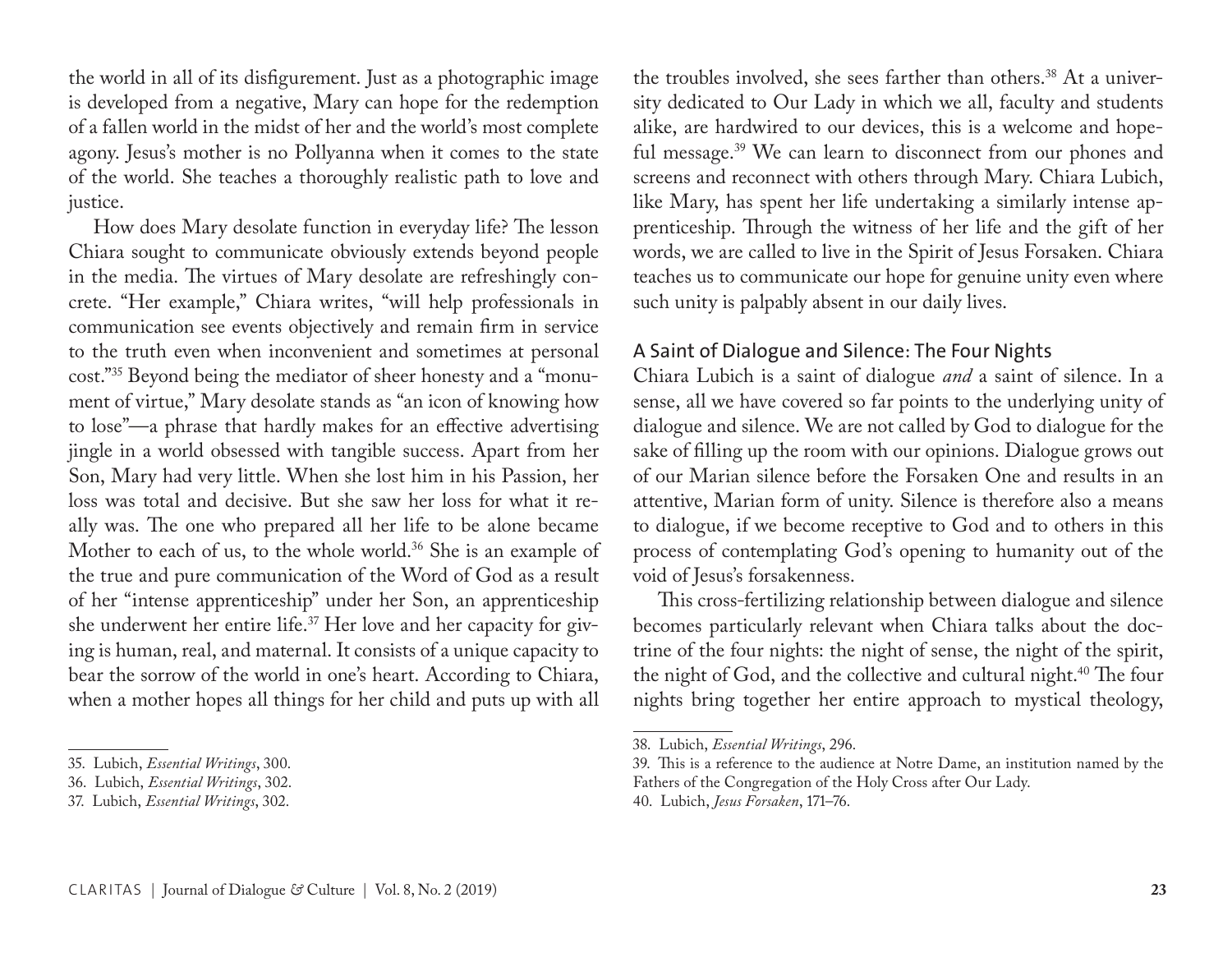recognizing with Karl Rahner that the Christian of the future will be either a mystic or not a Christian at all.<sup>41</sup> They illustrate how her dialogue of silence is simultaneously profoundly personal and profoundly social.

What are the four nights, and how are they related to one another? The first two nights draw explicitly on the work of St. John of the Cross and his notion of the "dark night of the soul." The first night involves our senses and our humanity.42 It occurs when we experience a long illness, the loss of a loved one, or big failures such as an economic collapse that directly affects us and our family. The first night is not restricted to physical pain, but it is a loss on the level of material existence in the widest sense.

The second night, the night of the spirit, she continues, "was experienced, for the most part, by all the saints who were mystics" and has two dimensions.43 The first consists of the aridity and emptiness that characterize the absence of God. Mother Teresa, we now know from her posthumously published diaries, endured this form of aridity toward the end of her life.<sup>44</sup> The second dimension occurs when the person undergoing abandonment feels abhorred and eternally banished by God. Chiara insists that God illuminates and purifies the soul through "infused contemplation," on account of God's unfathomable and mysterious purifying love. The sense that God is punishing one's spirit is actually an

experience of divine love and power. But Chiara has an even more important point to make about these two forms of mystical absence: sense and soul. Whereas other mystics and mystical traditions go at it alone, the Focolare undertake these nights with Jesus in their midst.45 This insight of Chiara represents an extremely important point within the discourse about God today. The trials of this night are just as challenging as those of the first night and, paradoxically, still involve the sense of being tormented by God. But the burden is somehow softened because one has made a commitment in community to journey together from the hearth.

What happens when one then enters the third night, the "night of God"? In this case, we are talking about a pure apophaticism or negation of God, who, she maintains, silences the sense, the intellect, the will, memory and even the inspirations of God. Our life then is Jesus Forsaken. You live, like him, perfectly annihilated.46 In the night of God, those journeying together not only allow God to enter into them perfectly as individuals but also are one in the forsaken body of Christ. This happens, she states, "when many people come together and only one speaks."47 Vertical selfemptying thus leads to horizontal communion of a radical sort.

With the fourth night, the collective and cultural night, we enter into the "darkness of our times."48 Every possible suffering, in particular in the spiritual realm, is encompassed by the epochal dark night of modernity that Saint John Paul II foreshadowed in *Tertio Millennio Adveniente* and elsewhere. In a liturgy at Segovia in 1982, Saint John Paul II extended John of the Cross's dark night

<sup>41.</sup> Lubich, *Jesus Forsaken*, 175, citing Karl Rahner from the Italian edition, *Nuovi Saggi* (Rome: San Paolo, 1968), 24. In English, one can consult Karl Rahner, "Christian Living Formerly and Today," *Theological Investigations*, vol. 7, trans. David Bourke (New York: Herder and Herder, 1971), 15.

<sup>42.</sup> Lubich, *Jesus Forsaken*, 177.

<sup>43.</sup> Lubich, *Jesus Forsaken*, 177.

<sup>44.</sup> Mother Teresa, *Come, Be My Light: The Private Writings of the "Saint of Calcutta"* (New York: Doubleday, 2007).

<sup>45.</sup> Lubich, *Jesus Forsaken*, 178–79.

<sup>46.</sup> Lubich, *Jesus Forsaken*, 180.

<sup>47.</sup> Lubich, *Jesus Forsaken*, 180.

<sup>48.</sup> Lubich, *Jesus Forsaken*, 181.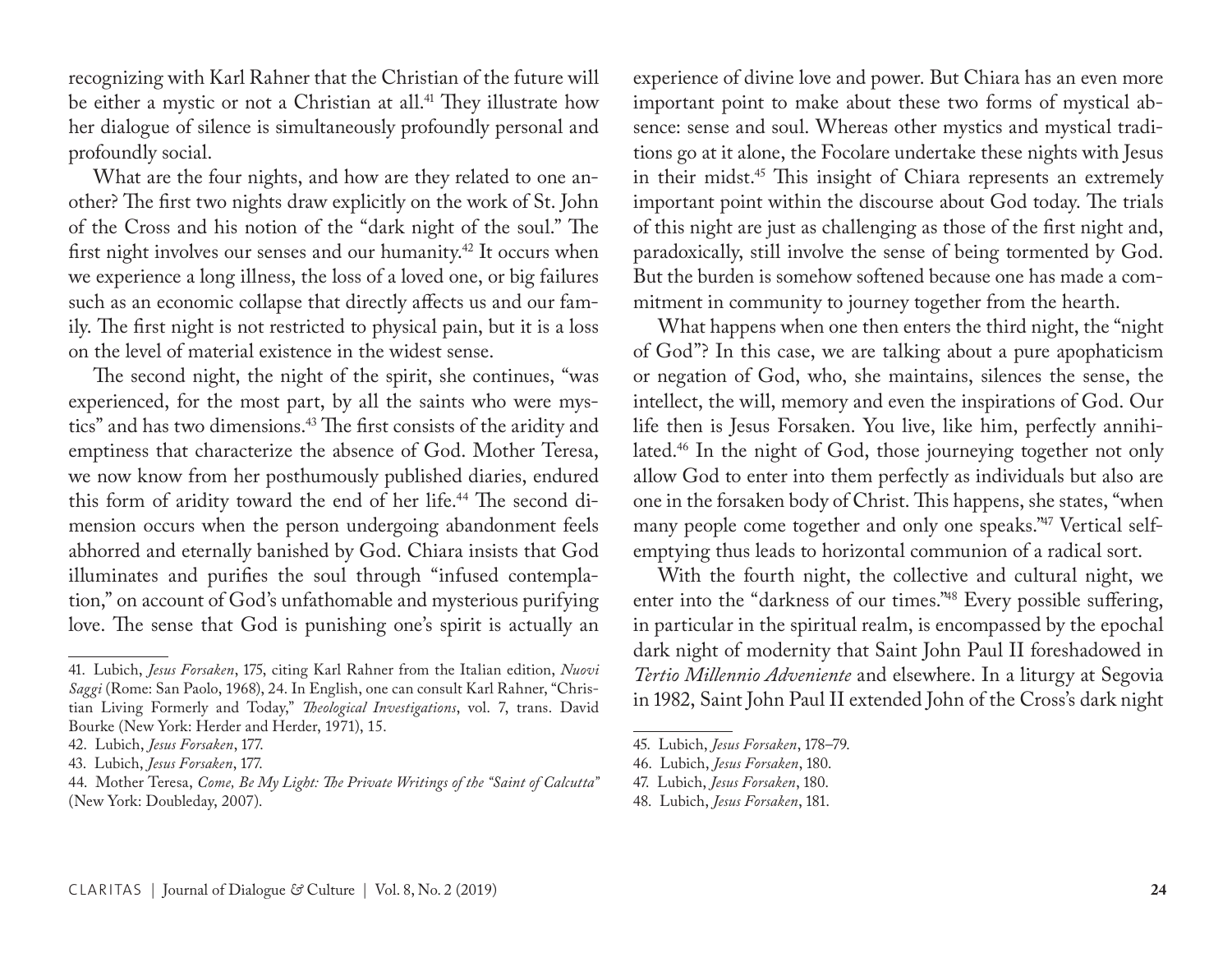to include the sense of autonomous self-abandonment undergone by the modern nihilist.49 This bleak diagnosis nonetheless carries with it concrete tasks for the follower of Chiara Lubich. Specifically, Chiara calls upon the focolarini to dialogue with atheists, who do not believe in salvation, the resurrection to eternal life, or a future world. If one speaks to them about a crucified Jesus who appears to be only a man, then, without their realizing, a divine dimension will enter their souls and the society in which they live.50 There is no sense of abandonment in the human heart or in our culture that cannot be reached by those who journey together with Jesus Forsaken. For that reason, Jesus Forsaken remains the key to unity.

# Economy of Communion

I would like to conclude with two examples of the so-called inundations, the waves of unity that have been sparked by the witness of Chiara. The first moves us into the realm of global unity in the area of economics, and the second brings us into the world of global youth. Both examples radiate from the same vision we have been examining: the evangelical dialectic of forsakenness and unity.

The Focolare have a Mariapolis Ginetta, located near São Paolo, Brazil. This location includes a business park designed after the principles of the Economy of Communion. The place is named after its founder, since Focolare had been present in Brazil since 1958. The global proposal of an economy of communion has its origin in Chiara's confrontation in 1991 with the disparity between the rich and the poor in Brazil, which occurred after her encounter with virulent Marxists in Italy (with whom she engaged in dialogue, of course) who claimed to have all the answers to the desires of the human person, body and soul.<sup>51</sup>

The Economy of Communion involves taking profits from a business and dividing them in three equal shares: 1) re-investment in the means of production, 2) donations to the poor, and 3) building up a culture of communion within the company and in the neighborhood of that enterprise. As Lorna Gold tells us, this third act is a response to Jesus Forsaken.52

The "culture of giving" characterizes the human person as a being who is open to communion and to a relationship with the Absolute (God), with others, and with creation. Individuality and sociality converge in the gift of one's being and in the circulation of material goods, which are needed for everyone's growth and development. The verb "to give" is synonymous with loving in a practical way.53 In establishing and maintaining a business within the model of the Economy of Communion, one is living Jesus in our midst in the realm of professional life and economic activity.

<sup>49.</sup> Liturgy of the Word held in honor of St. John of the Cross at Segovia on November 4, 1982: "El hombre moderno, no obstante sus conquistas, roza también en su experiencia personal y colectiva el abismo del abandono, la tentación del nihilismo, lo absurdo de tantos sufrimientos físicos, morales y espirituales. La noche oscura, la prueba que hace tocar el misterio del mal y exige la apertura de la fe, adquiere a veces dimensiones de época y proporciones colectivas." See also the address of October 5, 1982, at the Fifth Symposium of the Bishops of Europe: https://w2.vatican.va /content/john-paul-ii/pt/speeches/1982/october/documents/hf\_jp-ii\_spe\_19821005 \_conferenze-episcopali-europa.html.

<sup>50.</sup> Lubich, *Jesus Forsaken*, 122.

<sup>51.</sup> Lubich, *Essential Writings*, 274–78.

<sup>52.</sup> See Lorna Gold, "From Spirituality of Communion to Economy of Communion," in *Jesus Christ: The New Face of Social Progress*, ed. Peter J. Casarella (Grand Rapids, Mich.: Eerdmans, 2008), 193–226.

<sup>53.</sup> Vera Aráujo, "The Challenge of Giving," *New City* (April 1994): 72–74.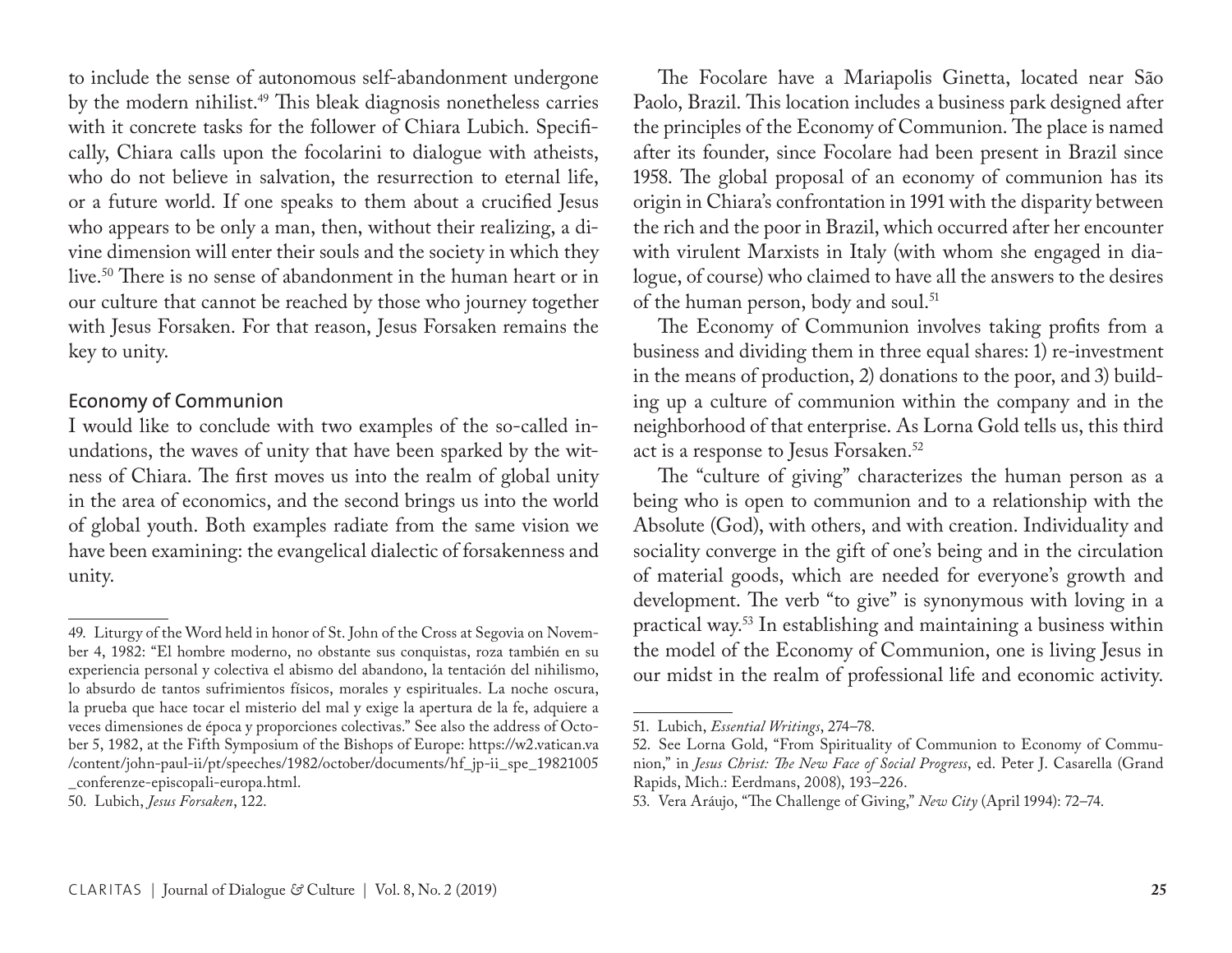There is no reason to separate this domain of one's life from one's spirituality. On the contrary, economic life and spirituality must be tethered together once again.

# Blessed Chiara Badano

We conclude, then, with a final example of theology and holiness as inspired by our saint of dialogue, this one taken from the world of young people. Blessed Chiara Badano was a young woman who was a direct disciple of Chiara Lubich.<sup>54</sup> She lived from 1971 to 1990, and her feast day is October 29. She has been called the first person to be beatified from "Generation X." Her parents considered young Chiara a true gift since they had waited eleven years to have a child. They knew she was called by God for great things. Like any girl of her age, she loved to sing, dance, and play sports—especially tennis. Hence, she has now become a patroness of athletes.

Chiara Badano was introduced to the Focolare Movement when she was nine years old. Focolare's emphasis on the forsaken Christ brought the young Chiara to later write:

I have discovered that Jesus forsaken is the key to unity with God. I want to choose him as my spouse and get ready for when he comes—to prefer him. I have understood that I can find him in those who are far from God, in atheists, and that I have to love him in a very special way, without any self-interest.55

In the summer of 1988, the sixteen-year-old had a life-altering experience of Christ at a Focolare gathering, but her life changed even more when she arrived home. While playing tennis, she experienced a sharp pain in her shoulder, and after rounds of tests, she was diagnosed with bone cancer. Doctors said she had a rare and painful form of the disease. Chiara was filled with a profound trust in God's providence and was now realizing the extent of her desire to be united with the forsaken Christ. No complaining came from her. "It's for you, Jesus; if you want it, I want it, too," she said.<sup>56</sup>

Obviously, the strength and faith with which she faced her premature and painful death has much to teach us. So much did she desire to be united with Christ that she did not want her mental faculties to be diminished by pain medication. As a result, she refused it.57 So much did she desire to be united with Christ in support and defense of the poor and vulnerable that when she was sick in hospital, Chiara chose to spend time going on walks with another patient suffering from depression rather than to rest in her own bed. With her hair falling out from chemotherapy, Chiara offered it to the Lord, "For you, Jesus." She gave her all to Christ in her illness, saying toward the end of her life, "Every drop is a little like the blows of the hammer on the nails used to crucify Jesus."58 Her unity with Jesus Forsaken was complete. Chiara Badano did not fear death, because she was hopeful for her reunion with the Lord: "Don't shed tears for me. I'm going to Jesus, to start another life. I don't want people crying at my funeral; I want joyful singing. Yesterday I was at heaven's door, but it wasn't open."59

<sup>54.</sup> Michele Zanzucchi, *Chiara Luce: A Life Lived to the Full* (London: New City, 2007, 1st ed.).

<sup>55.</sup> Zanzucchi, *Chiara Luce*, 22.

<sup>56.</sup> Zanzucchi, *Chiara Luce*, 49.

<sup>57.</sup> Zanzucchi, *Chiara Luce*, 42–43.

<sup>58.</sup> Zanzucchi, *Chiara Luce*, 46.

<sup>59.</sup> Zanzucchi, *Chiara Luce*, 46.